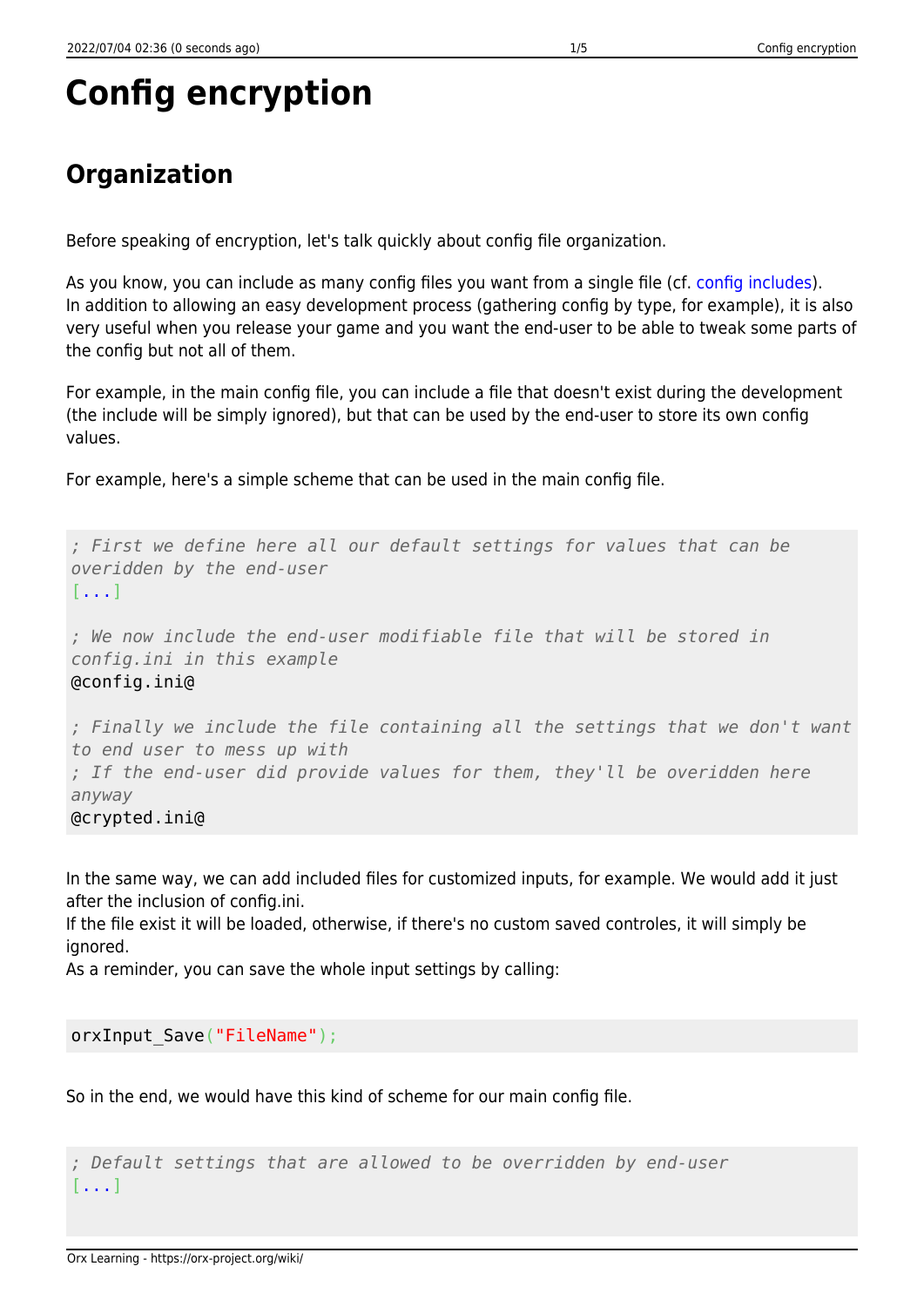```
; End-user custom settings
@config.ini@
; End-user custom inputs
@inputs.ini@
; Non-overridable config stuff (ie. everything else)
@crypted.ini@
```
And, of course, you might not want the end-user to mess up with this file, so we now need to encrypt it when releasing our game.

# **Encryption**

Let's clear something about the encryption itself right now: it is not a safe encryption. It merely is a visual encryption that prevents human reading of your file. But it can be easily decrypted by someone that has your encryption key as it's a very fast, non-robust encryption.

Well, now that we've said that, let's see how we can use it!

First of all, we need an encryption key (or pass phrase). The longer, the better. If you don't provide any, orx's default one will be used, so you might want to change it for one of yours so that others can (too easily) decrypt your stuff.  $\bigcirc$ 

To set the encryption key, you need to call:

```
orxConfig SetEncryptionKey("MyVeryLongEncryptionKey");
```
Of course, as orx will load its main config file it is initialized, you need to issue the call to orxConfig SetEncryptionKey() before initializing orx. It would look something like this:

```
int main(int argc, char **argv)
{
  // Sets our encryption key
 orxConfig SetEncryptionKey("MyVeryLongEncryptionKey");
  // Executes orx for our game
 orx Execute(argc, argv, MyInit, MyRun, MyExit);
  // Done!
   return EXIT_SUCCESS;
}
```
<span id="page-1-0"></span>But one question remains: how can we encrypt our config files? There are two possible answers: either doing it by code (calling orxConfig Save("FileName", orxTRUE, MyFilterCallback)) or by using the command line tool called [orxCrypt](#page-1-0).  $\bigoplus$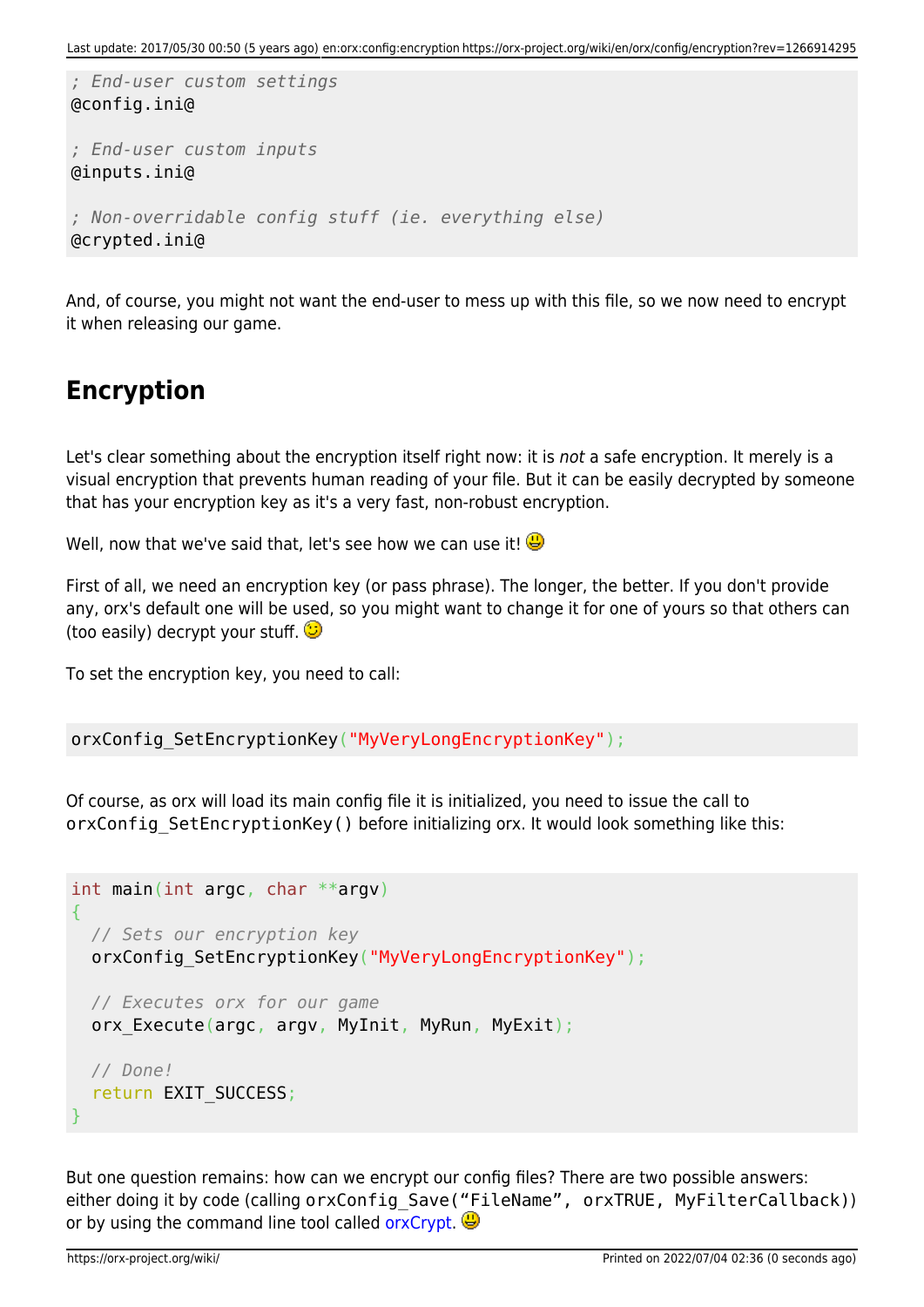# **orxCrypt**

orxCrypt is a command line tool available for all supported development platforms.<sup>[1\)](#page--1-0)</sup>

It can be used to merge multiple config files into a single one and perform encryption/decryption if requested.

orxCrypt accepts a number of command line parameters:

- [MANDATORY] a list of input files
- [OPTIONAL] a name for the merged output file
- [OPTIONAL] a key for encryption/decryption
- [OPTIONAL] a switch to save output in a non-encrypted way (by default output'll be encrypted)

Here's its syntax:

orxcrypt -f InputFile [+ ...] [-o OutputFile] [-k EncryptionKey] [-d]

You can display its help with

#### orxcrypt -h

For any parameter, help can be diplayed using its long name:

orxcrypt -h ParameterLongName

Let's now see the parameters in details.

## **Input file list**

#### **-f / --filelist**

The file list is mandatory. At least one file has to be provided and multiple files have to be separated by spaces. Unfortunately input files can't include spaces for now.

Syntax:

```
-f InputFile1 [InputFile2 ... InputFileN]
```
<span id="page-2-0"></span>If input files are encrypted with a user-provided key, you need to pass it to orxcrypt using its [encryption key parameter.](#page-2-0)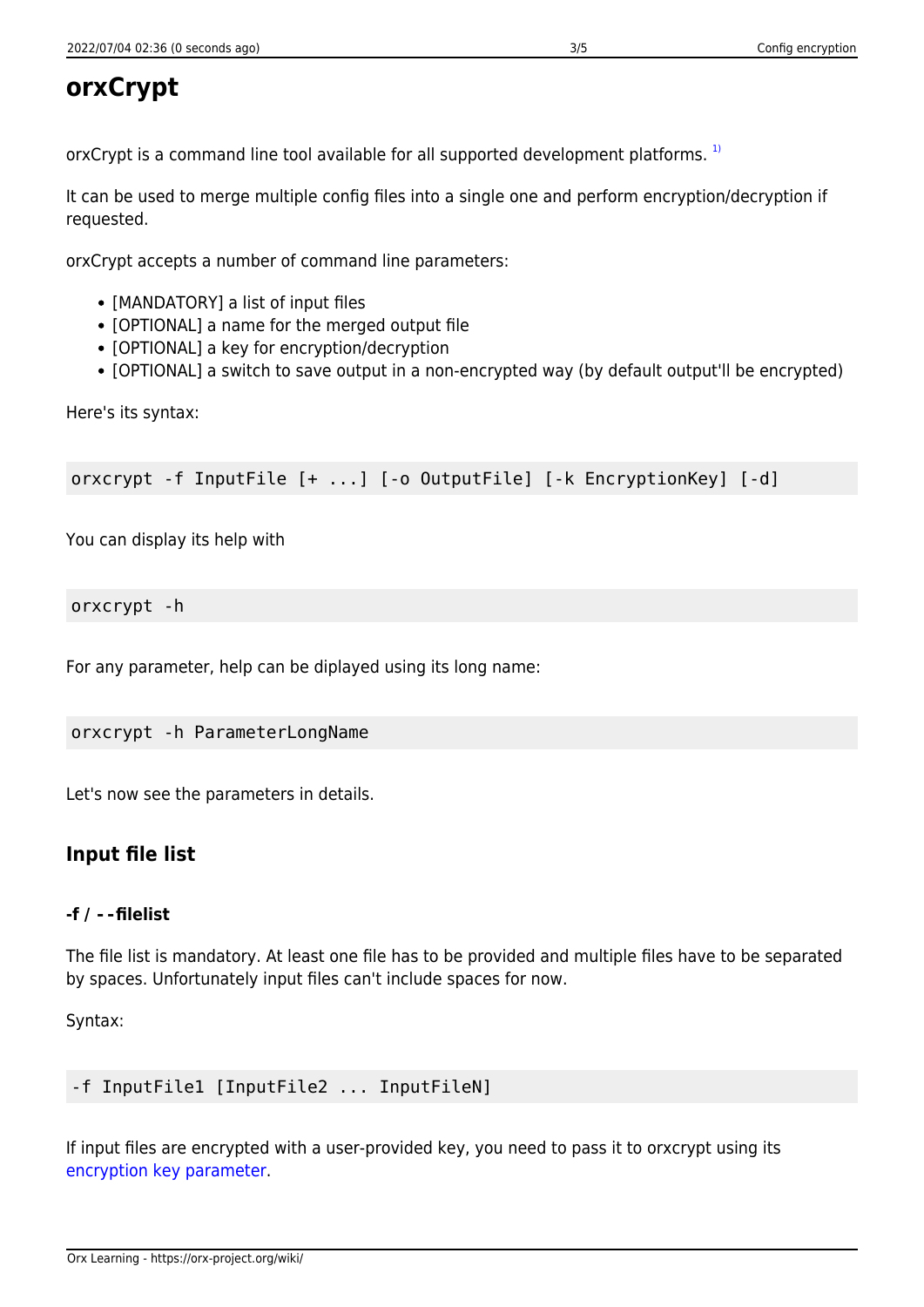### **Encryption key**

#### **-k / --key**

The encryption key parameter is optional. If it isn't provided, orx's default one will be used. The key is used for both decryption and encryption. OrxCrypt will figure by itself if your input files are encrypted or not.

Syntax:

#### -k EncryptionKey

NB: If your encryption key contains spaces, you won't be able to provide it via the command line. In this case, you'll have to provide it through orxCrypt's config file (orxcrypt.ini):

[Param]  $key = My encryption key contains spaces and can be provided here$ 

### **Output file**

#### **-o / --output**

The output parameter is optional. If none is provided, the merged output will be stored in orxcrypt.out.

Syntax:

#### -o OutputFile

### **Decryption**

#### **-d / --decrypt**

By default orxCrypt will encrypt the merged file, either by using the encryption key the user provided or by orx's default one.

However, if you want the output to be stored in a human readable format (ie. non-encrypted), you'll have to provide this parameter.

NB: You can still provide a custom encryption key if one or many of your input files are encrypted with that key.

Syntax: